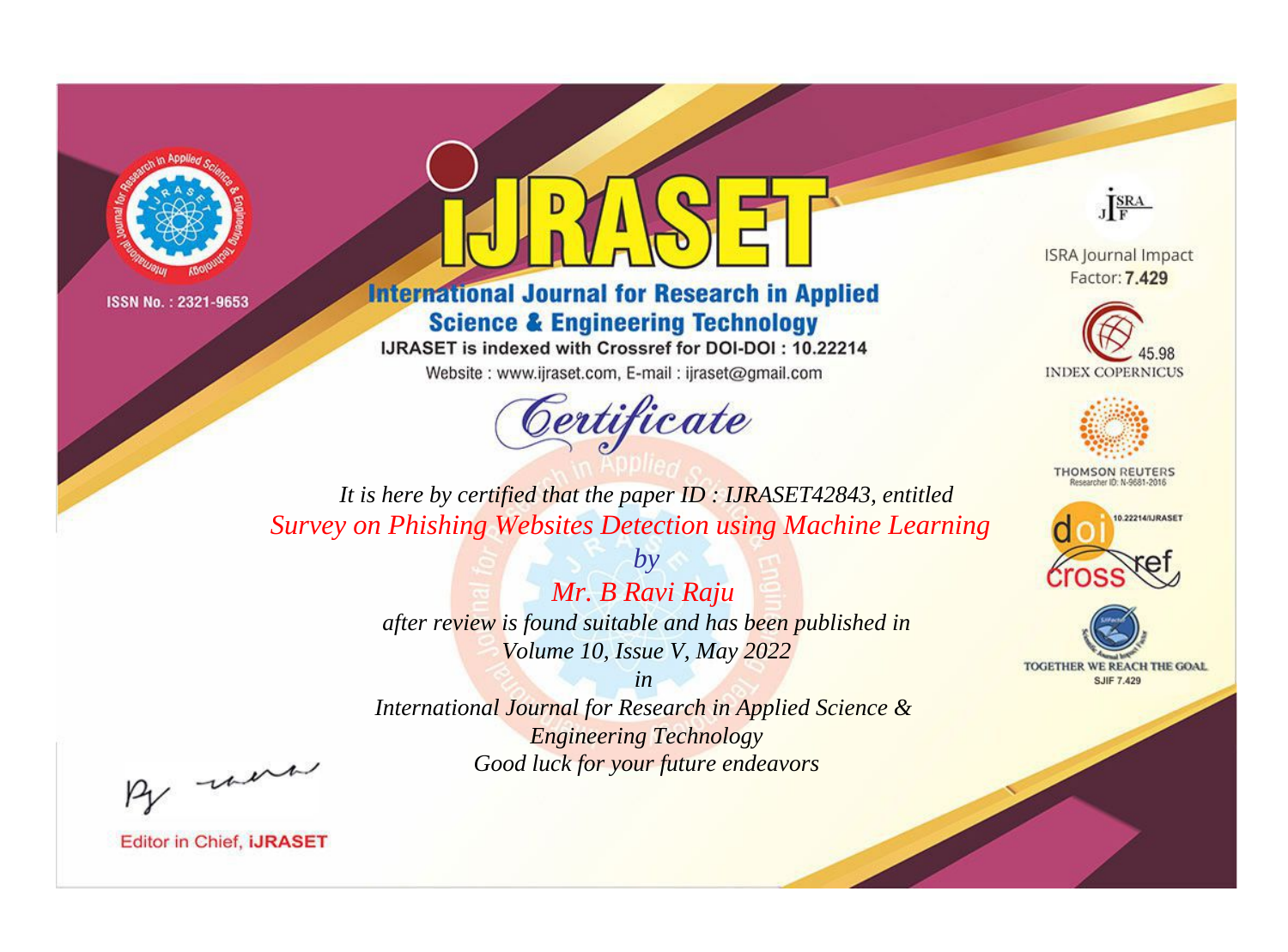



**International Journal for Research in Applied Science & Engineering Technology** 

IJRASET is indexed with Crossref for DOI-DOI: 10.22214

Website: www.ijraset.com, E-mail: ijraset@gmail.com



JERA

**ISRA Journal Impact** Factor: 7.429





**THOMSON REUTERS** 



TOGETHER WE REACH THE GOAL **SJIF 7.429** 

*It is here by certified that the paper ID : IJRASET42843, entitled Survey on Phishing Websites Detection using Machine Learning*

> *by S Sai likhitha after review is found suitable and has been published in Volume 10, Issue V, May 2022*

> > *in*

*International Journal for Research in Applied Science & Engineering Technology Good luck for your future endeavors*

By morn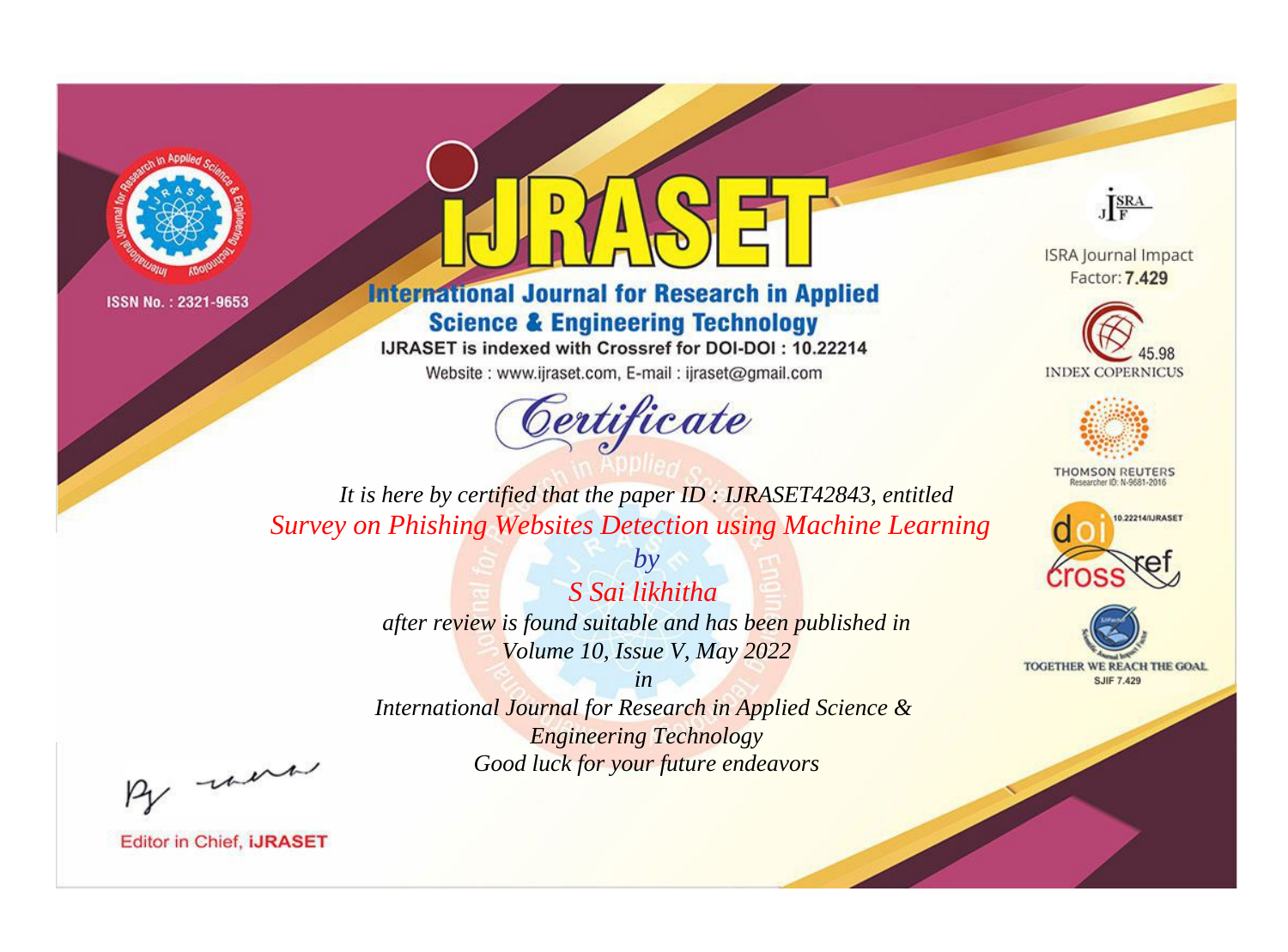



**International Journal for Research in Applied Science & Engineering Technology** 

IJRASET is indexed with Crossref for DOI-DOI: 10.22214

Website: www.ijraset.com, E-mail: ijraset@gmail.com



JERA

**ISRA Journal Impact** Factor: 7.429





**THOMSON REUTERS** 



TOGETHER WE REACH THE GOAL **SJIF 7.429** 

*It is here by certified that the paper ID : IJRASET42843, entitled Survey on Phishing Websites Detection using Machine Learning*

> *N Deepa after review is found suitable and has been published in Volume 10, Issue V, May 2022*

*by*

*in* 

*International Journal for Research in Applied Science & Engineering Technology Good luck for your future endeavors*

By morn